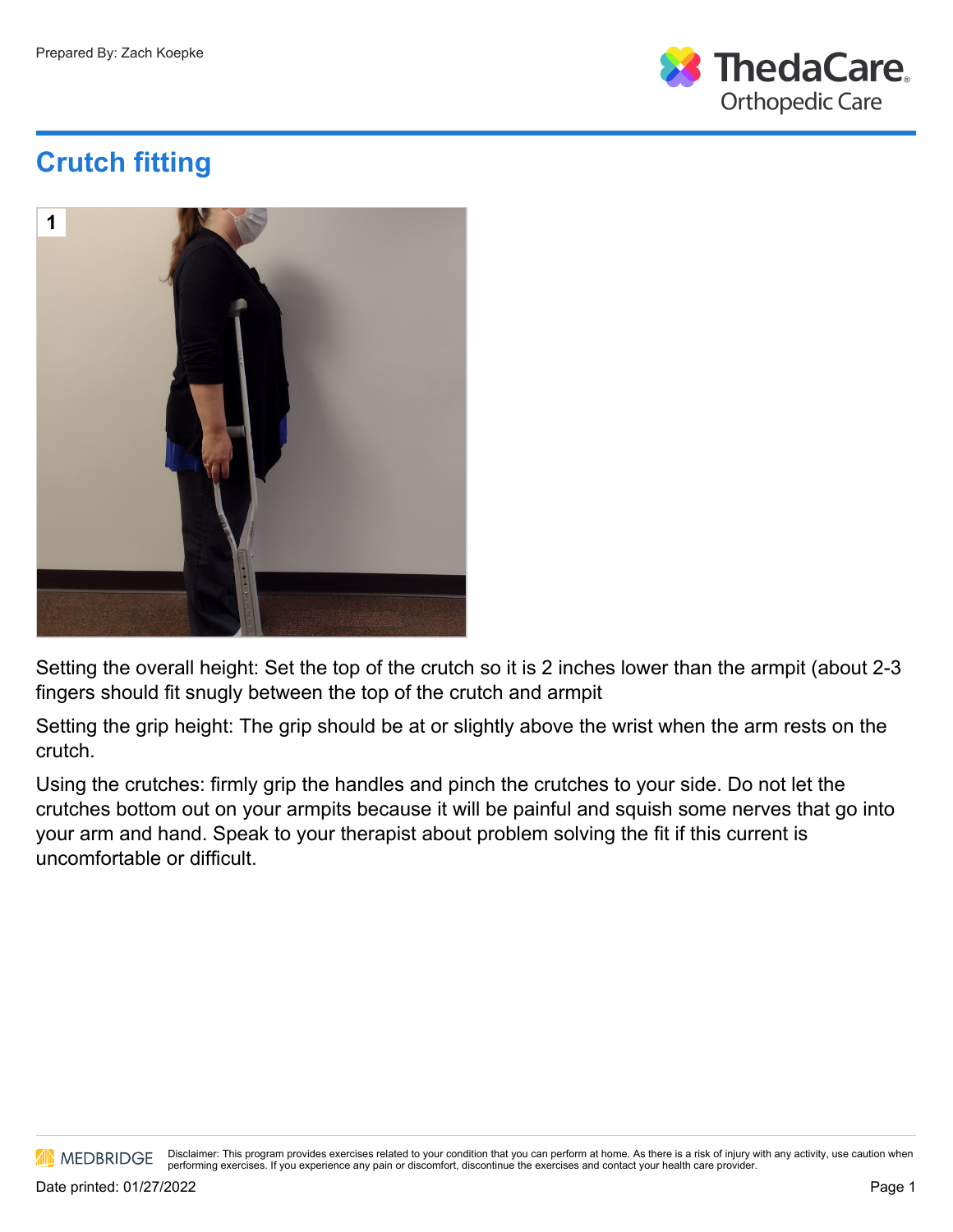## **Sit to Stand with Crutches with Surgery Precautions**



**IMAGE 1**



**IMAGE 2**



**IMAGE 3**

When transferring from standing to sitting using crutches, it is important to remember proper form to make your movements easier and prevent injury.

- Position yourself so the chair is behind you and the backs of your legs are touching the chair (Image 1).
- Move both crutches to your affected side and hold them in your hand.
- With your free hand, reach back for the chair armrest.
- Then, place your affected leg slightly forward as you slowly lower yourself to a sitting position (Image 2).

To return to standing:

- Hold both crutches in your hand on the same side as your affected leg.
- With your affected leg slightly forward and your free hand on the armrest, scoot towards the edge of the chair.

Disclaimer: This program provides exercises related to your condition that you can perform at home. As there is a risk of injury with any activity, use caution when **AN MEDBRIDGE** performing exercises. If you experience any pain or discomfort, discontinue the exercises and contact your health care provider.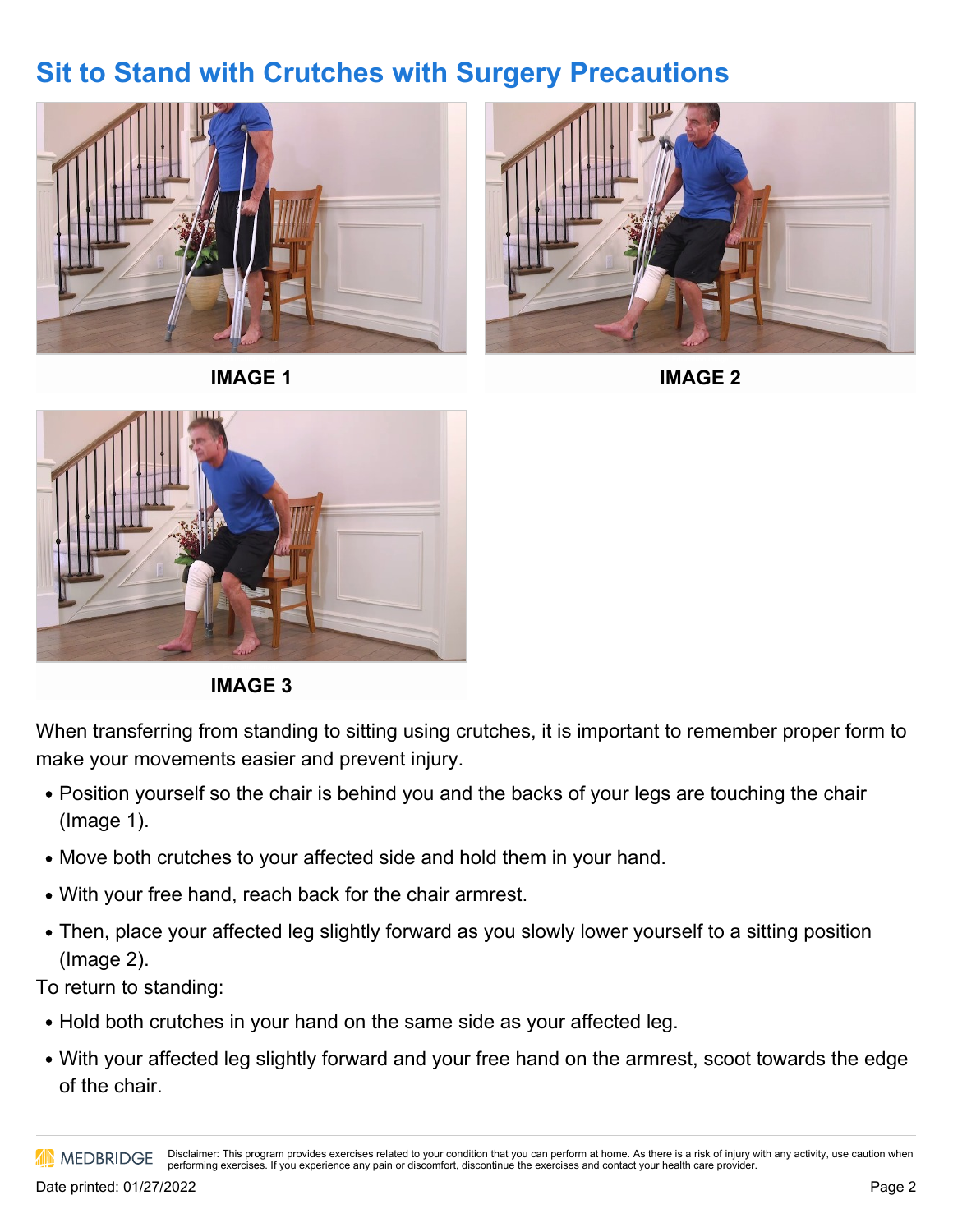- Pressing with your arms and unaffected leg, push up into a standing position (Image 3).
- Once you have your balance, move your crutches so one crutch is under each arm.

MEDBRIDGE

Disclaimer: This program provides exercises related to your condition that you can perform at home. As there is a risk of injury with any activity, use caution when<br>performing exercises. If you experience any pain or disco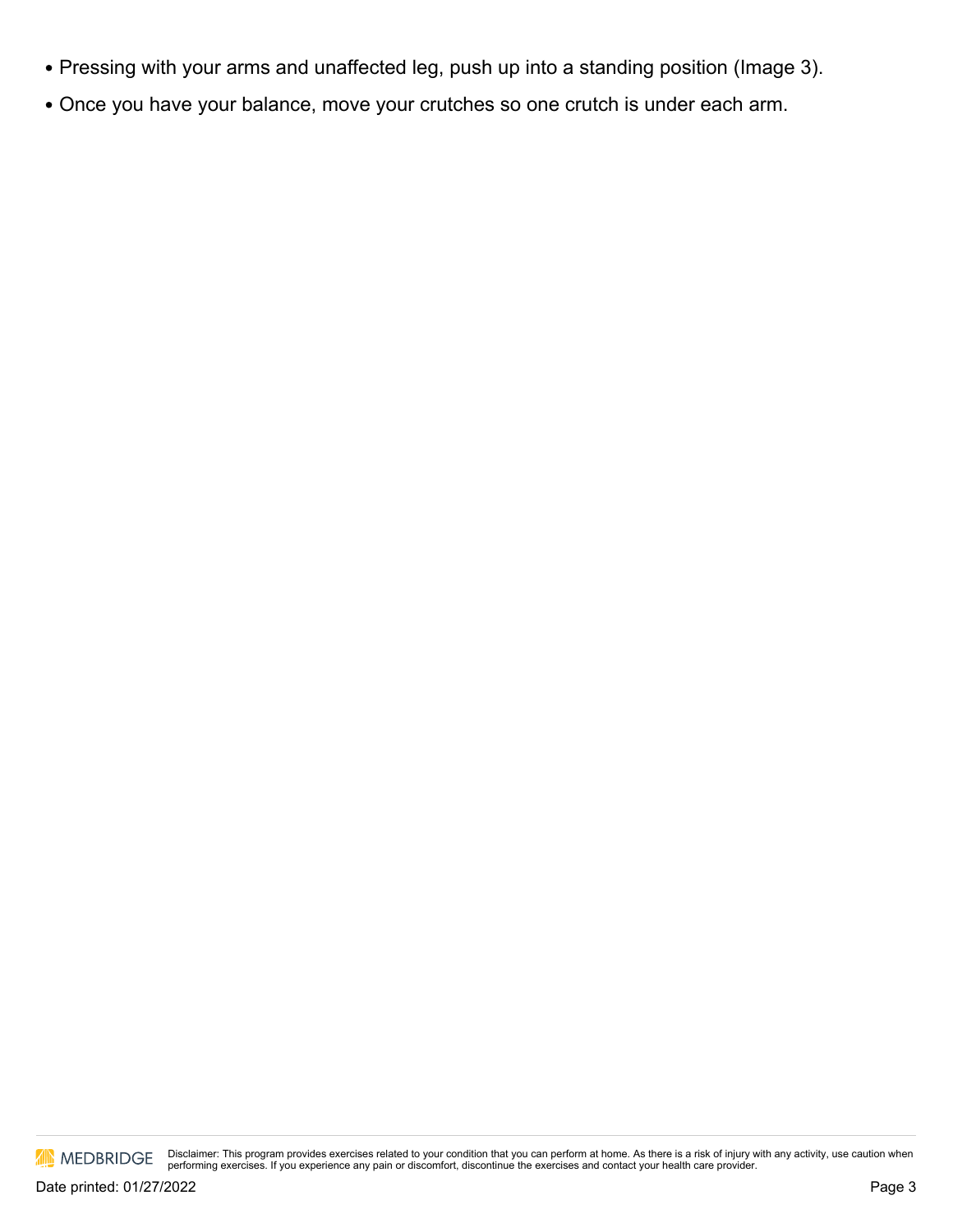## **TRANSFER TIPS: Walking With Crutches: 3 Point Weight-Bearing**

Using crutches reduces the amount of weight put on one of your legs and can help improve your balance and stability. Be sure to follow any specific instructions from your healthcare provider.



Slowly move your arms to bring both crutches forward, while at the same time, placing your affected foot in the middle of the crutches.

Step 3.



crutch under each arm.

Put the your weight on the crutches as you bring your other foot forward towards the other foot.

Step 4.



Repeat to move forward.

Disclaimer: This program provides exercises related to your condition that you can perform at home. As there is a risk of injury with any activity, use caution when **AN MEDBRIDGE** performing exercises. If you experience any pain or discomfort, discontinue the exercises and contact your health care provider.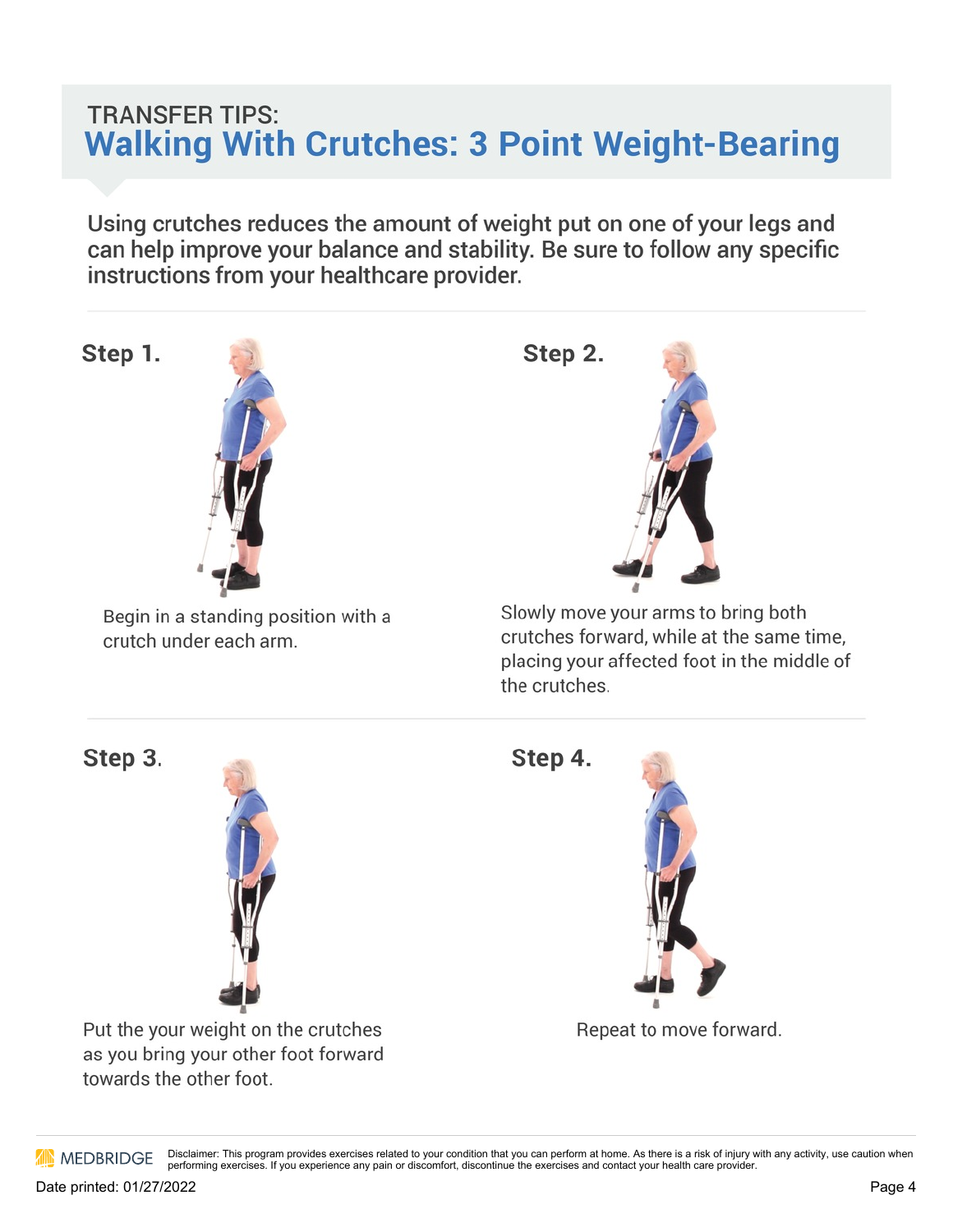## **Going Up and Down Stairs with Crutches - Weight Bearing**





**IMAGE 1**





**IMAGE 3**

When going up stairs with crutches, it is important to remember proper form to make your movements easier and prevent injury.

- Begin facing the stairs with crutches under your arms. Make sure to stand as close to the bottom of the stairs as possible (Image 1).
- Step up onto the first step with your nonsurgical or uninjured leg, using the crutches for weight bearing as instructed. Using the muscles in your strong leg, bring your surgical or injured leg and your crutches up onto the same step. Continue this pattern until you reach the top.

To go down stairs:

- Begin at the top of the stairs with crutches under your arms. Make sure to stand with your toes close to the edge of the step.
- Place your crutches on the step below you (Image 2).
- Place your surgical or injured leg down onto the same step as your crutches, using your crutches for weight bearing as instructed, then step down with your strong leg.

Disclaimer: This program provides exercises related to your condition that you can perform at home. As there is a risk of injury with any activity, use caution when **AN MEDBRIDGE** performing exercises. If you experience any pain or discomfort, discontinue the exercises and contact your health care provider.